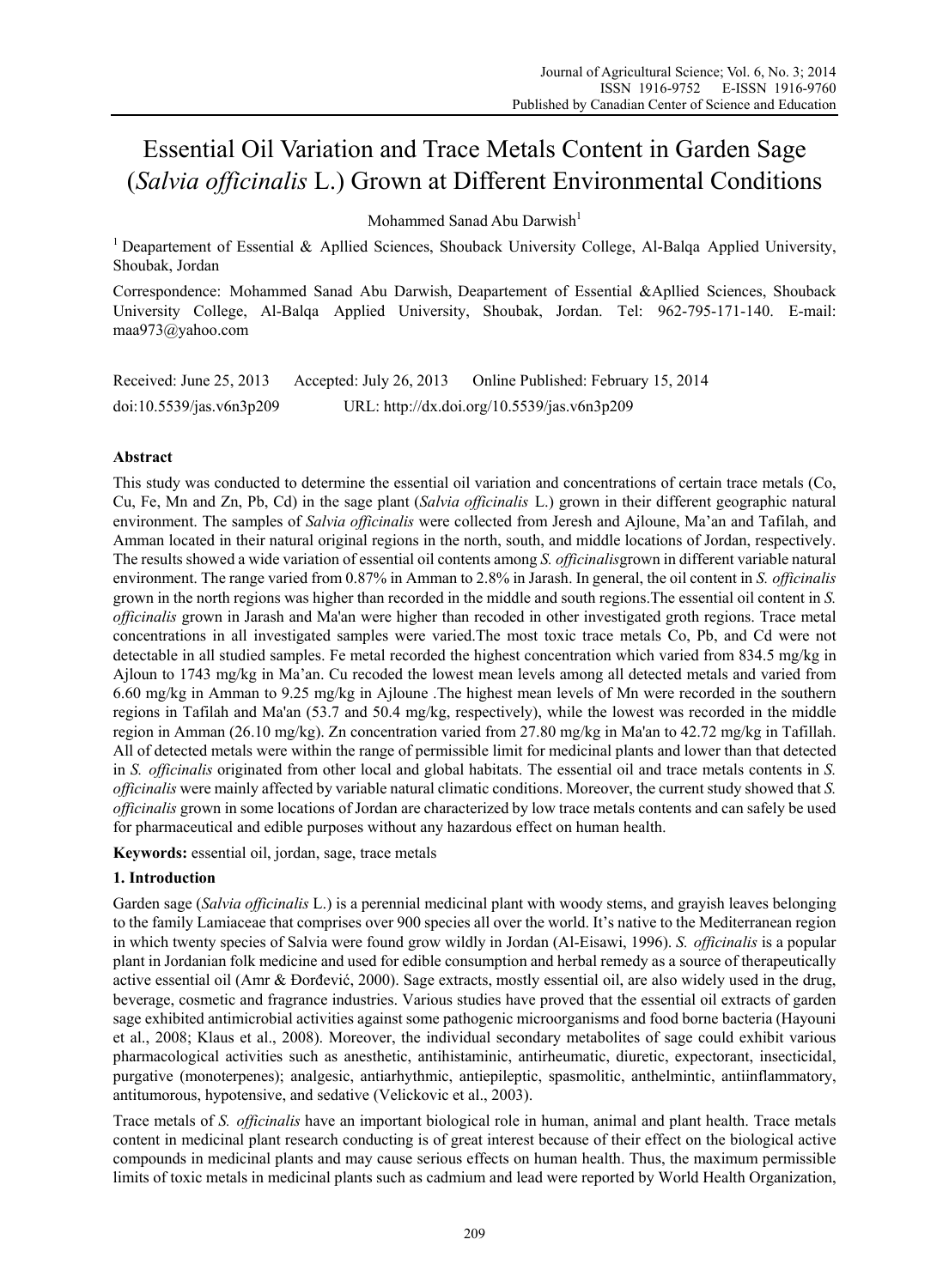(2007). In Jordan, a recent study was conducted to determine Pb concentration in seventy nine popular samples of medicinal plants (Alomary et al., 2013), they found that Pb concentration in the most samples was higher than recommended values by World Health Organization. The mean Pb levels were ranged between 13.1 and 16.9  $\mu$ g/g in the most and less commonly used herbs (Alomary et al., 2013). In addition, many worldwide research studies have been conducted to evaluate the content of heavy metals in certain medicinal plants consumed by popular or used in pharmaceutical industries (Amr & Đorđević, 2000; Malencic et al., 2003; Chan, 2003; Angelova et al., 2005; Szentmihályi & Then, 2007; Blagojević et al., 2009; Abu-Darwish et al., 2010).

The content of essential oil and heavy metals in medicinal plants can be affected by environmental conditions (Maksimovic et al., 2007) and geochemical characteristics of soil or location in which the plant is grow (Chan, 2003; Blagojević et al., 2009; Abu-Darwish et al., 2010). Therefore, the present study was conducted to find out the effect of environmental conditions on the yield of essential oil and certain trace metal contents in *S. officinalis* grown naturally in different geographical locations of Jordan.

### **2. Materials and Methods**

### *2.1 Plant Material*

Aerial parts of *S. officinalis* were collectedin vegetative period during April, in five localities of Jordan: Ma'an (South Jordan); Tafillah (South Jordan); Jerash (North Jordan); S5- Ajloun (North Jordan); and Amman (Middle Jordan). Voucher specimens were deposited at the Herbarium of Shoubak University College- Al-Balqa Applied University. The plant material was dried in draughty place at about 20°C, all specimens were identified on the basis of macroscopic characteristics by comparison with authentic sample and a voucher specimen was deposited at the Herbarium of Al-Shoubak University College. The dried samples of *S. officinalis* were separately crushed and mild into small pieces and sieved through (0.5 mm) mesh sieve.

### *2.2 Determination of Essential Oil*

Essential oil contents were extracted from dried aerial parts of the all collected samples of Sage plant by the hydro-distillation method using a Clevenger-type apparatus (British Pharmacopeia, 1998) similar to (European Pharmacopoeia, 2007), using 50 g of the dried mild and sieved plant and 500 mL of water in 1000 mL round bottomed flask. Distillation time was 2 h at a rate of 2-3 min-1 the values reported are the mean of at least three distillations and three replications for each specimen.

#### *2.3 Determination of Heavy Metals Content in Sage Plant Samples*

The content of Co, Cu, Fe, Mn and Zn, Pb, and Cd in particular sage samples were analyzed using Atomic AbsorptionFlame Emission Spectrophotometer Varian Spectro AA.200as described by (Al-Alawi & Mandiwana, 2007). Cathode lamps used as radiation source. Air acetylene gas was used for all the experiments. The Absorption wavelength for the determination of each metal together with its liner working range and correlation coefficient of calibration graphs are given in Table 1. The plant samples were oven dried at 70°C for 24 h until the dry weight was constant. The dried samples were then ground and passed through a 0.2 mm plastic sieve. Then, 0.5 g of plant sample was wet digested with an Ultra-pure nitric acid (HNO<sub>3</sub> (10-15 mL) in a polyethylene test tube using a heating block digestion unit at 120°C. The final solution was filtered into a 25 or 50 mL volumetric flask through a 45-μm filter paper and diluted to the mark with ultra-pure water. Ultra-pure water was used for all dilutions and sample preparation. Analytical results have evaluated by statistical analysis system. The standard error values of the means were calculated to compare the site categories.

| Elements       |       | Wave length $(nm)$ Lamp intensity $(mA)$ |     | Slit width $(nm)$ Correlation coefficient $(r)$ |
|----------------|-------|------------------------------------------|-----|-------------------------------------------------|
| Pd             | 217.0 | 5 mA                                     | 0.2 | 0.998                                           |
| C <sub>d</sub> | 228.8 | $4 \text{ mA}$                           | 0.5 | 0.998                                           |
| Zn             | 213.9 | 5 mA                                     | 1.0 | 0.998                                           |
| Cu             | 234.7 | $4 \text{ mA}$                           | 0.5 | 0.998                                           |
| Fe             | 248.3 | 5 mA                                     | 0.2 | 0.998                                           |
| Mn             | 279.5 | 5 mA                                     | 0.2 | 0.998                                           |

Table 1. Operating parameters for working elements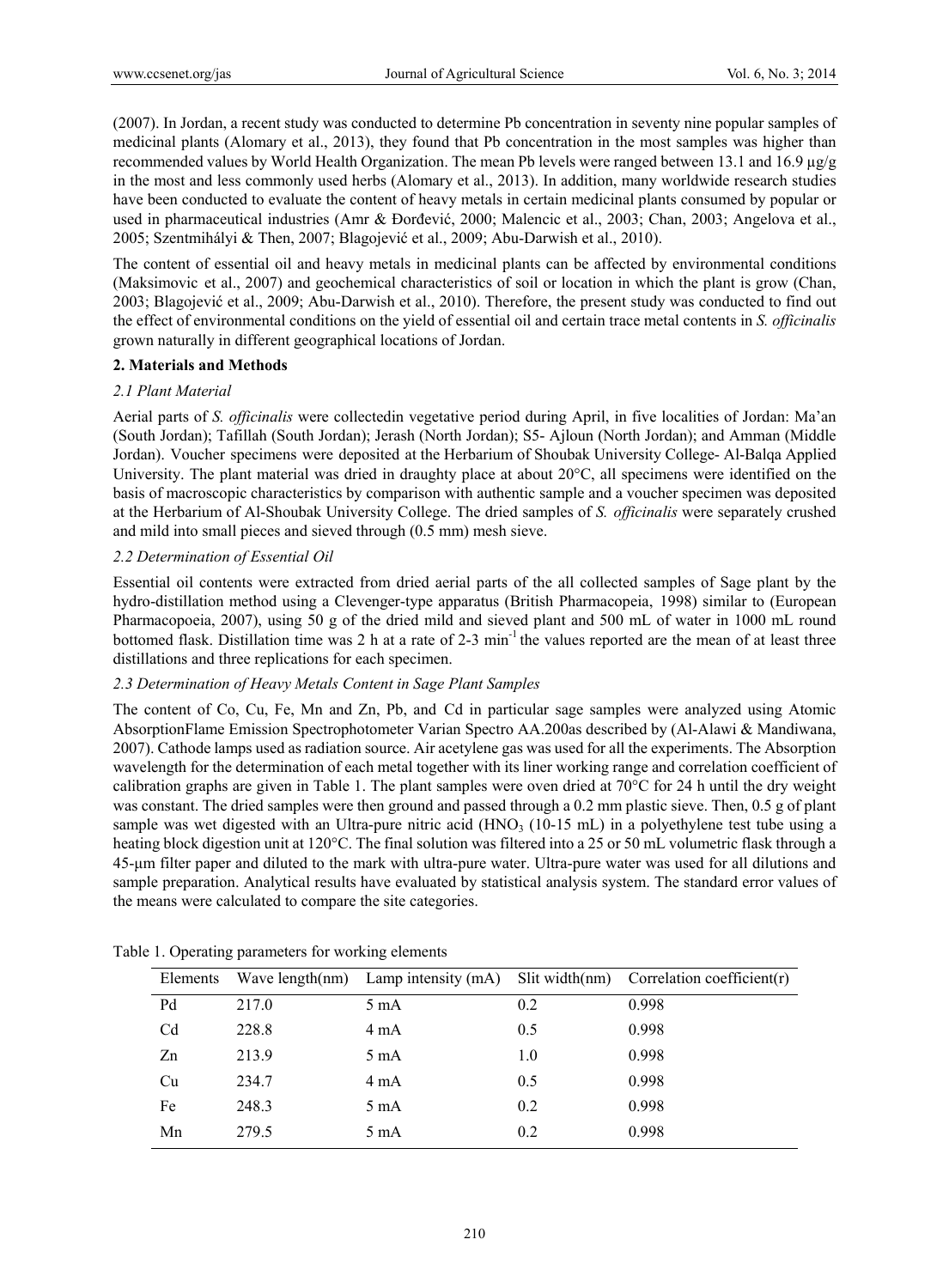### **3. Results and Discussion**

Means of essential oil contents in *S. officinalis* L. are listed in Table 2. The results revealed a wide variation in the values of essential oil yielded from sage plant grown in different environmental locations. The variation range of oil content varied from 0.87 to 2.80%, reaching minimum and maximum values in Amman and Jeresh located in the middle and northern regions of Jordan, respectively. The results showed that the oil content in all specimens of *S. officinalis*, except that cultivated in Amman (Middle of Jordan) were found to satisfy the requirements of Pharmacopeias such as European Pharmacopoeia, which requires a yield of oil should be  $\geq 1.2\%$  v/w. calculated with reference to the anhydrous (dried) drug (European Pharmacopoeia, 2007). In south regions, Essential oil was ranged from 1.8 to 2.2% in specimens collected from Tafillah and Ma'an respectively, while it was increased from 1.20 to 2.8% in the northern growth areas of Ajloun and Jeresh, respectively. These results were in agreement with the results obtained by Amr and Đorđević (2000), who found that *S. officinalis* collected during the vegetative period from some middle locations of Jordan, yielded 1.18-1.32%.

Table 2. Averages of ambient temperatures(°C), rainfall (mm), and relative humidity (%), and means of essential oils yield (%), and moisture content (%) of garden sage cultivated in different environmental regions in Jordan

| Place of Sage<br>growth | Altitude<br>(m) | Ambient temp. min.<br>$-$ max. ( $^{\circ}$ C) | Seasonal means of<br>rainfall (mm) | Relative<br>humidity $(\% )$ | Moisture<br>(%) | $\text{Oil} (\% )$ |
|-------------------------|-----------------|------------------------------------------------|------------------------------------|------------------------------|-----------------|--------------------|
| Ajlune                  | 800-1150        | $10.1 - 18.6$                                  | 582.2                              | 80.20                        | 4.9%            | $1.20 \pm 0.17$    |
| Jarash                  | 520-750         | $8.5 - 18.40$                                  | 445.6                              | 68.30                        | $3.4\%$         | $2.80\pm0.06$      |
| Amman                   | 700-1050        | $6.8 - 23.5$                                   | 490.0                              | 51.70                        | $3.7\%$         | $0.87 \pm 0.12$    |
| Ma`an                   | 1069-1100       | $20.0 - 32.0$                                  | 44.20                              | 57.80                        | $6.1\%$         | $2.20 \pm 0.17$    |
| Tafelah                 | $900 - 1140$    | $11.8 - 23.4$                                  | 237.6                              | 23.30                        | $5.2\%$         | $1.80 \pm 0.17$    |

Table 3. Concentration of heavy metals (mg/kg) *in Sage* (*Saliva Officinalis*) in various locations in Jordan

| Location | mg/kg               |                  |                  |                  |                    |                     |                     |
|----------|---------------------|------------------|------------------|------------------|--------------------|---------------------|---------------------|
|          | $Co*$               | $Cu*$            | $Fe*$            | Mn               | Zn                 | $Ph*$               | $Cd*$               |
| Ailune   | $\triangleleft$ IDL | $9.25 \pm 0.006$ | $834.5\pm0.003$  | $39.2 \pm 0.008$ | $41.23 \pm 0.007$  | $<$ IDL             | $\triangleleft$ IDL |
| Jarash   | $\triangleleft$ IDL | $827\pm0.003$    | $899 \pm 0.007$  | $39.1 \pm 0.006$ | $40.54\pm0.0001$   | $<$ IDL             | $\triangleleft$ IDL |
| Amman    | $<$ IDL             | $660\pm0.001$    | $1010.5\pm0.00$  | $261 \pm 0.001$  | $29.71 \pm 0.0001$ | $<$ IDL             | $\triangle$ IDL     |
| Ma`an    | $\triangleleft$ IDL | $7.20 \pm 0.005$ | 1743±0 006       | $53.7\pm 0.004$  | $27.80\pm0.003$    | $\triangleleft$ IDL | $\triangleleft$ IDL |
| Tafelah  | $\triangle$ IDL     | 7 77±0 006       | $714.25\pm0.002$ | $50.4 \pm 0.003$ | $42.76\pm0.001$    | $<$ IDL             | $\triangle$ IDL     |
| IDL.     | 0.005<              | 0.003<           | 0.006<           | 0.002<           | 0.001<             | 0.001<              | 0.002<              |

\* are included in accreditation.

Maric et al. (2006) observed that the oil content in *S. officinalis* was increased in higher altitude than lower. In contrast, the present study showed that the oil content in lower altitude regions of Jarash (520-750 m ab.s.l) and Ma'an (1100-1140 m ab.s.l) was higher than those observed in higher altitudes regions of Tafilah, Ajloun and Amman (2.2-2.8%) (0.87-1.8), respectively. The same results were reported by Haider et al. (2009) and Takaloo et al. (2012) who found that the lowest oil yields were recorded in plants collected from the relatively higher altitude. However, other factors may be induced the essential oil yields in Jarash and Ma´an such as temperature, soil fertility, locality, and the high sunlight radiation level. It was reported that, the aromatic medicinal plants submitted to high level of sunlight radiation yielded higher content of essential oil than others (Letchamo & Gosselin, 1995; Silva et al., 2006). Qasaimeh (2012) showed that the average daily solar radiation for the years (2004-2010) in regions closed toMa'an was  $6215 \text{ Wh/m}^2$  d and higher than in Tafilah 5763 Wh/m<sup>2</sup> d and Amman 5711 Wh/ $m^2$  d. This is indicated by the effect of high sunlight radiation level in Ma'an on the higher yields of oil from *S. officinalis*. Li et al. (2006) who found that the highest oil yield was in sage plants grown at 45% of full sunlight. However, this variation indicates the effect of geographical growth location on the yields of essential oils. Such variations could be explained by the effect of environmental factors related to the predominant climatic and geographical differences on various growth areas (Table 3) (Perry et al., 1999; Chan, 2003; Maksimovic et al.,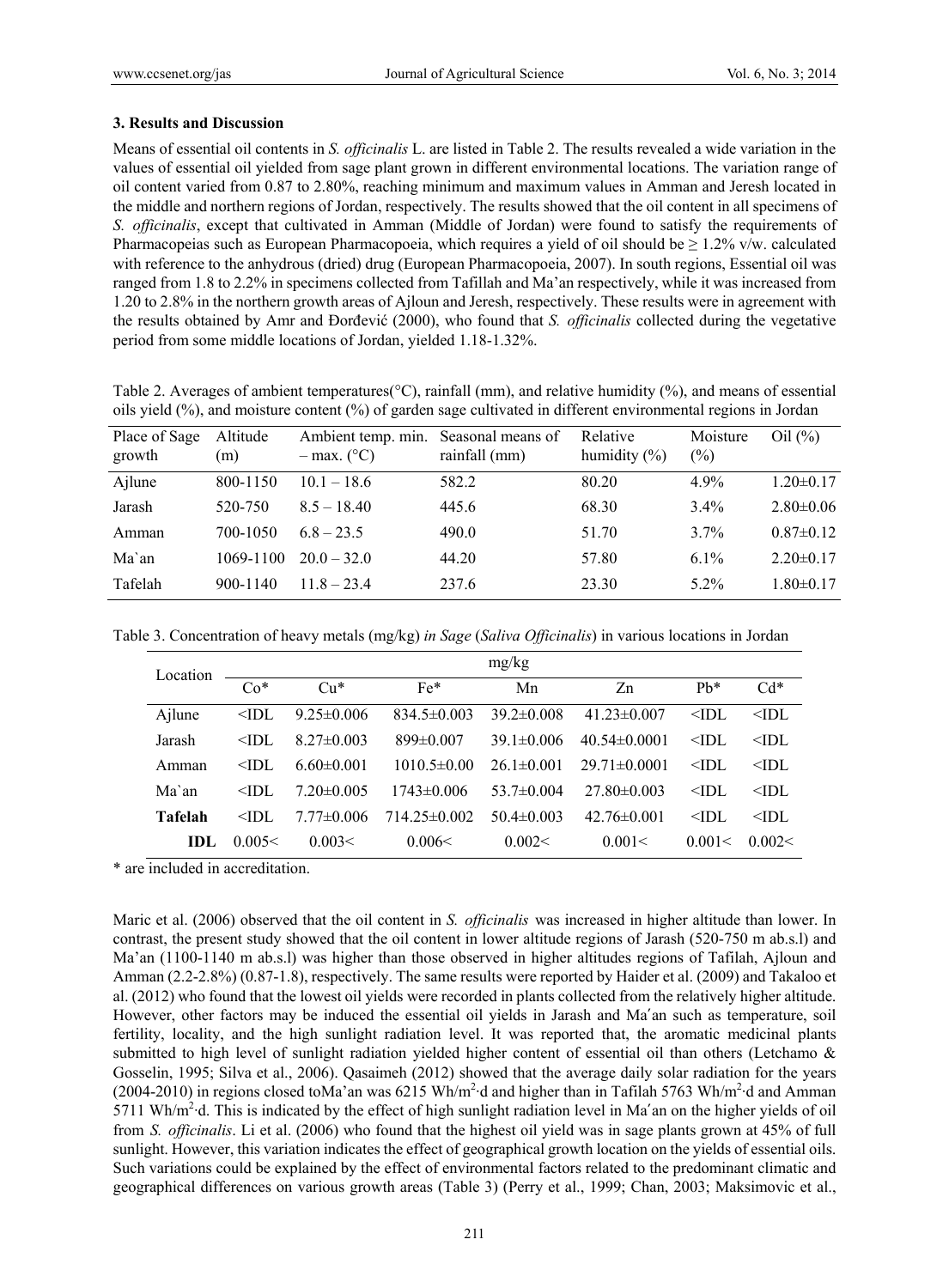2007; Abu- Darwish et al., 2010). This is confirmed by the results of oil content recorded in the worldwide regions of Egypt (1.52-1.65%) (Khalil et al., 2008), Lithuania (0.7–1.4%) (Bernotienė et al., 2007), Bosnia and Herzegovina (0.29%-1.07%) (Maric et al., 2006), Algeria 0.9% (Dob et al., 2007) and Spain 1.4-2.0 (Arraiza et al., 2012).

The concentration of Cu metal ranged from 6.6 in Amman to 9.25 mg/kg in Ajloune. These concentrations were within the average content of Cu in dry plant material which is reported to be 2.0-20 mg/kg by Malencic et al. (2003) indicating that all the investigated growth regions are not contaminated with Cu metal. These results were in agreement with the results of our previous study conducted in the south Shouback region and showed that Cu concentrations in *S. officinalis* cultivated at 15 and 30 cm inter-raw spaces were 7.32 and 7.02 mg/kg, respectively. In contrast, Amr and Đorđević (2000) found that Cu metal concentration in *S.officinalis* grown in Al Dbajbe near Amman-Sahab highway was ranged from 61 to 70 mg/kg and higher than the permissible limits.

Fe is one of the most essential elements for living organism's cells. The results showed a wide variation of Fe concentration in *S. officinalis*. It was ranged from 834.5 to 1743 mg/kg in the northern (Ajloun) and southern (Ma'an) regions of Jordan. However, they were within the concentration limits in dry plant material (1000 mg/kg) (Malencic et al., 2003). These differences in Fe concentrations could be explained by the assumption of Shad et al. (2008) who suggested that high concentration of Fe in plants may be due to the foliar absorption from the surroundings air. This is supported by the results of Fe concentrations in S.officinalis cultivated in worldwide regions which revealed a wide variation in the values of Fe concentrations. They were 297.4, 453.77 and 450 mg/kg in Turkey (Başgel & Erdemoğlu, 2006), Serbia (Malencic et al., 2003) and Romania (Ştef et al., 2010), respectively. On the other hand, Yeritsy and Economakis (2002) reported that Fe concentration in leaves could be increased by higher concentration of Fe in the growth nutrient medium indicating that the soils of Ma'an and Amman regions are rich source content of Fe.

Mn concentration in all collected samples of *S. officinalis* from different investigated regions were ranged from 26.1 mg/kg in Amman, the middle region to 53.7 mg/kg in Ma'an and Tafilah, the southern regions of Jordan. The contents of Mn in *S. officinalis* originated in the north regions were 39.2 and 39.1 mg/kg in Ajloun and Jarash, respectively. They were higher than found in the middle and lower than recorded in the south regions of Jordan. However, the concentrations of Mn in *S. officinalis* originated in the different geographical locations of Jordan were higher than the critical threshold for Mn deficiency in plant (<10 ppm), These results were in agreement with previous results obtained from *S. officinalis*growen at 30 cm inter-raw spacing and harvested during the vegetative period in the south shouback region (Abu-darwish et al., 2010).

The results of Zn metal concentration in *S. officinalis* showed a limited variation among the different geographic origin regions. The range varied from 27.80 in Ma'an to 42.76 mg/kg in Tafilah, the southern regions of Jordan. In the north, it was 41.2 mg/kg in Jarash and 40.54 mg/kg in Ajloun while it was 29.71 mg/kg in the middle region. The same findings were observed by Amr and Đorđević (2000) who found that the concentration of Zn in *S.officinalis* originated from middle of Jordan varied from 22 to 29 mg/kg. On the other hand, Malencic et al. (2003) reported that the concentration of Zn in plant may vary between 30-150 mg/kg, but usually it is between 20-50 mg/kg. In general, the low contents of Zn in all studied samples indicated to non polluted soil environment and/or in locations faraway from industrial and heavy traffic activities which were reported the main factors of plant growth soil pollution with heavy metals (Angelova et al., 2005; Blagojević et al., 2009; Stancheva et al., 2009). In conclusion, the results of the present study revealed that *S. officinalis* growen in Jordan is a safe medicinal plant containing sufficient amount of a biological active essential oil that is clearly influenced by metrological and environmental factors. *S. officinalis* originated within investigated southern, middle and northern regions of Jordan are free from hazardous heavy metals such as Cd, Pb. Moreover, the surrounding environments of *S. officinalis* original locations are not polluted with heavy metals. Further studies on the composition of *S. officinalis* essential oil, grown in different Jordan environments are recommended.

#### **References**

- Abu-Darwish, M. S., Abu-Dieyeh, Z. H., Al-Fraihat, A. H., Al-dalain, S. Y., Afifi, F. U., & Al-Tabbal, J. A. (2010). Determination of essential oils and heavy metals accumulation in *Salvia officinalis*cultivated in three intra-raw spacing in ash-shoubak, Jordan. *International Journal of Agriculture& Biology, 13*, 981- 985.
- Al-Alawi, M. M., & Mandiwana, K. L. (2007). The use of Aleppo pine needles as a bio-monitor of heavy metals in the atmosphere. *Journal of Hazardous Materials, 148*, 43-46. http://dx.doi.org/10.1016/j.jhazmat.2007.02.001
- AL-Eisawi, D. M. (1996). *Vegetation of Jordan*. Book published by UNESCO (ROSTAS). Cairo Office: Cairo.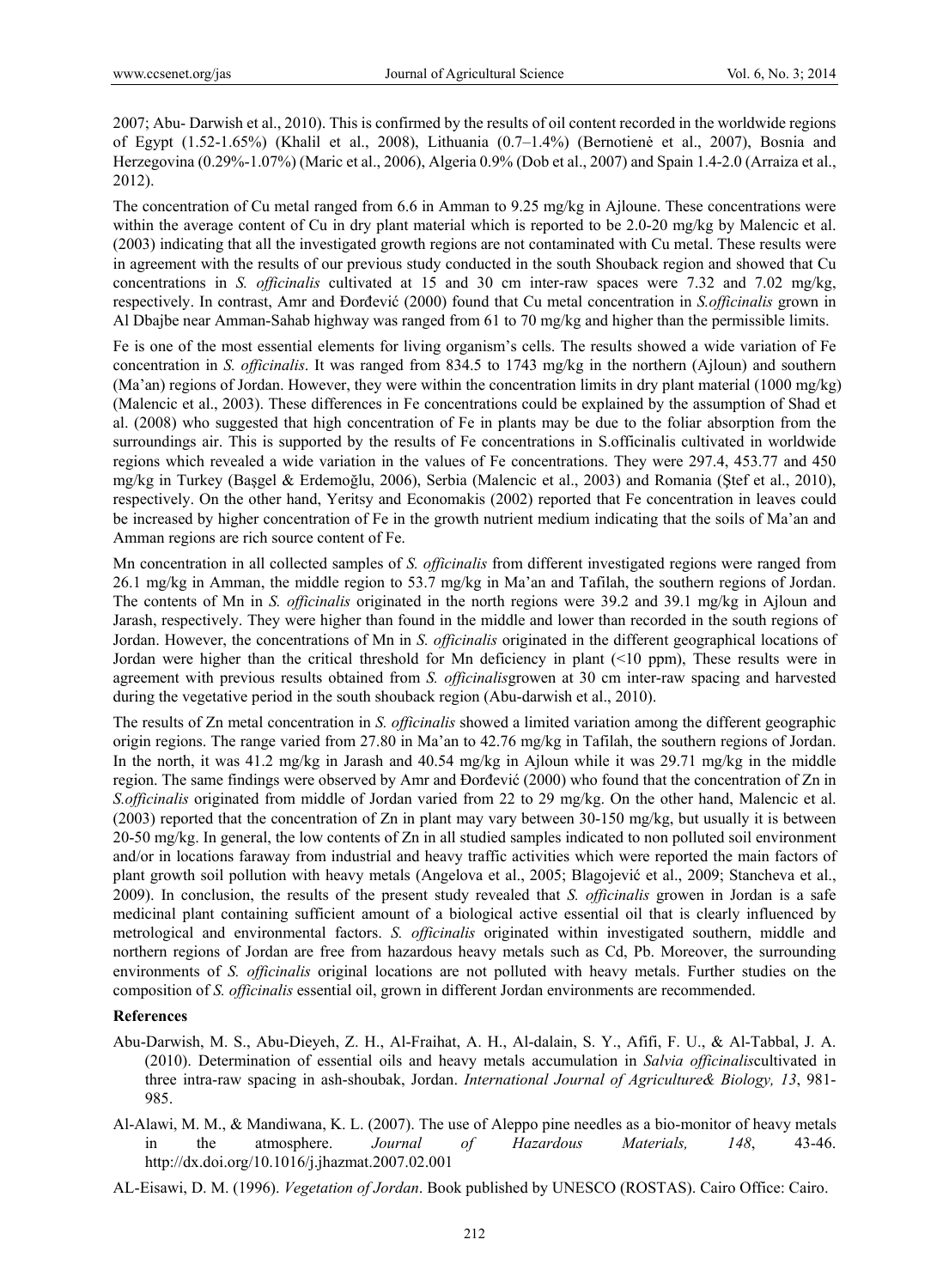- Al-Omary, A., El-Jamal, E., Al-momani, I., Attiyat, A., & Obeidat, S. (2013). Pb in medicinal plants from Jordan. *Enviro Chem Lett, 11*, 55-63. http://dx.doi.org/10.1007/s10311-012-0378-y
- Amr, S., & Đorđević, S. (2000). The investigation of the quality of Sage (*Salvia officinalis*) originating from Jordan. FACTA Universitatis Series: *Working Living Environmental Protection, 5*, 103-108.
- Angelova, V., Ivanov, K., & Ivanov, R. (2005). Heavy metal content in plants from family Lamiaceae cultivated in an industrially polluted region. *Journal of Herbs, Spices & Medicinal Plants, 11*, 37-46. http://dx.doi.org/10.1300/J044v11n04\_05
- Arraiza, M. P., Arrabal, C., & López, J. V. (2012). Seasonal Variation of Essential Oil Yield and Composition of Sage (*Salvia officinalis*L.) Grown in Castilla - La Mancha (Central Spain), *Notulae Botanicae Horti Agrobotanici Cluj-Napoca, 40*(2), 106-108.
- Başgel, S., & Erdemoğlu, S. B. (2005). Determination of mineral and trace elements in some medicinal herbs and their infusions consumed in Turkey. Science of the Total Envir*onment, 359*, 82-89. http://dx.doi.org/10.1016/j.scitotenv.2005.04.016
- Bernotienė, G., Nivinskienė, O., Butkienė, R., & Mockutė, D. (2007). Essential oil composition variability in sage (*Salvia officinalis* L.). *CHEMIJA, 18*(4), 38-43.
- Blagojević, N., Damjanović-Vratnica, B., Vukašinović-Pešić, V., & Đurović, D. (2009). Heavy Metals Content in Leaves and Extracts of Wild-Growing *Salvia Officinalis*from Montenegro. *The Polish Journal of Environmental Studies, 18*(2), 167-173.
- British Pharmacopeia. (1998). *Her Majesty*'*s Stationery office, London, 2*, 137-138.
- Chan, K. (2003). Some aspects of toxic contaminants in herbal medicines. *Chemosphere, 52*, 1361-1371. http://dx.doi.org/10.1016/S0045-6535(03)00471-5.
- European Pharmacopoeia. (2007). Strasbourg, France: *Council of Europe 2* (6th ed). Kelp, monograph 1426.
- Haider, F., Narendra, K., Banerjee, S., Naqvi, A. A., & Bagchi, G. D. (2009). Effect of altitude on the essential oil constituents of *Artemisia roxburghiana* Besser var. *purpurascens* (Jacq.) Hook. *Journal of Essential Oil Research, 21*(4), 303-304. http://dx.doi.org/10.1080/10412905.2009.9700177
- Hayouni, E. A., Chraief, I., Abedrabba, M., Bouix, M., Leveau, J. Y., Mohammed, H., & Hamdi M. (2008). Tunisian Salvia officinalis L. and Schinusmolle L. essential oils: Their chemical compositions and their preservative effects against Salmonella inoculated in minced beef meat. *International Journal of Food Microbiology, 125*(3), 242-251. http://dx.doi.org/10.1016/j.ijfoodmicro.2008.04.005.
- Khalil, M. Y., Kandil, M. A., & Swaefy, H. M. F. (2008). Effect of three Different Compost Levels on Fennel and *Salvia* Growth Character and their Essential Oils. *Res. J. Agric. Biol. Sci., 4*, 34-39.
- Khan, M. A., Ahmad, I., & Ur Rahman, I. (2007). Effect of Environmental Pollution on Heavy Metals Content of *Withaniasomnifera. Journal of the Chinese Chemical Society, 54*, 339-343*.*
- Klaus, A., Beatovia, S. D. V., Niksia, M. P., Jelaaia, S. A., Nedovia, V. K., & Petrovia, T. S. (2008). Influence of Ethereal Oils Extracted from *Lamiaceae* Family Plants on Some Pathogen Microorganisms, *Proc. Nat. Sci, Matica Srpska Novi Sad, 115*, 65-74.
- Letchamo, W., & Gosselin, A. (1995). Effects of supplemental lighting and soil water levels on growth, essential oil contend and composition of two thyme (*Thymus vulgaris* L) clonal selections. *Canadian Journal of Plant Science, 75*(1), 231-238. http://dx.doi.org/10.4141/cjps95-044
- Li, Y. L., Craker, L. E., & Potter, T. (1995, August). Effect of light level on essential oil production of sage (Salvia officinalis) and thyme (Thymus vulgaris). In *International Symposium on Medicinal and Aromatic Plants 426* (pp. 419-426). Retrieved from http://ww.actahort.org/books/426/426\_46.htm
- Maksimovic, M., Vidic, D., Milos, M., olic, M. E. S, Zic, S. A., & Siljak-Yakovlev, S. (2007). Effect of the environmental conditions on essential oil profile in two Dinaric Salvia species: S. brachyodonVandas and S. officinalis L. *Biochemical Systematic and Ecology, 35*, 473-478. http://dx.doi.org/10.1016/j.bse.2007.02.005.
- Malencic, D. R., Kevesan, Z. S., & Popovic, M. T. (2003). Mineral composition of selected Salvia species growing wild in the Vojvodina province. *Proc. nat. sci. Matica Srpska Novi sad, 105*, 25-33. http://dx.doi.org/10.2298/ZMSPN0305025M